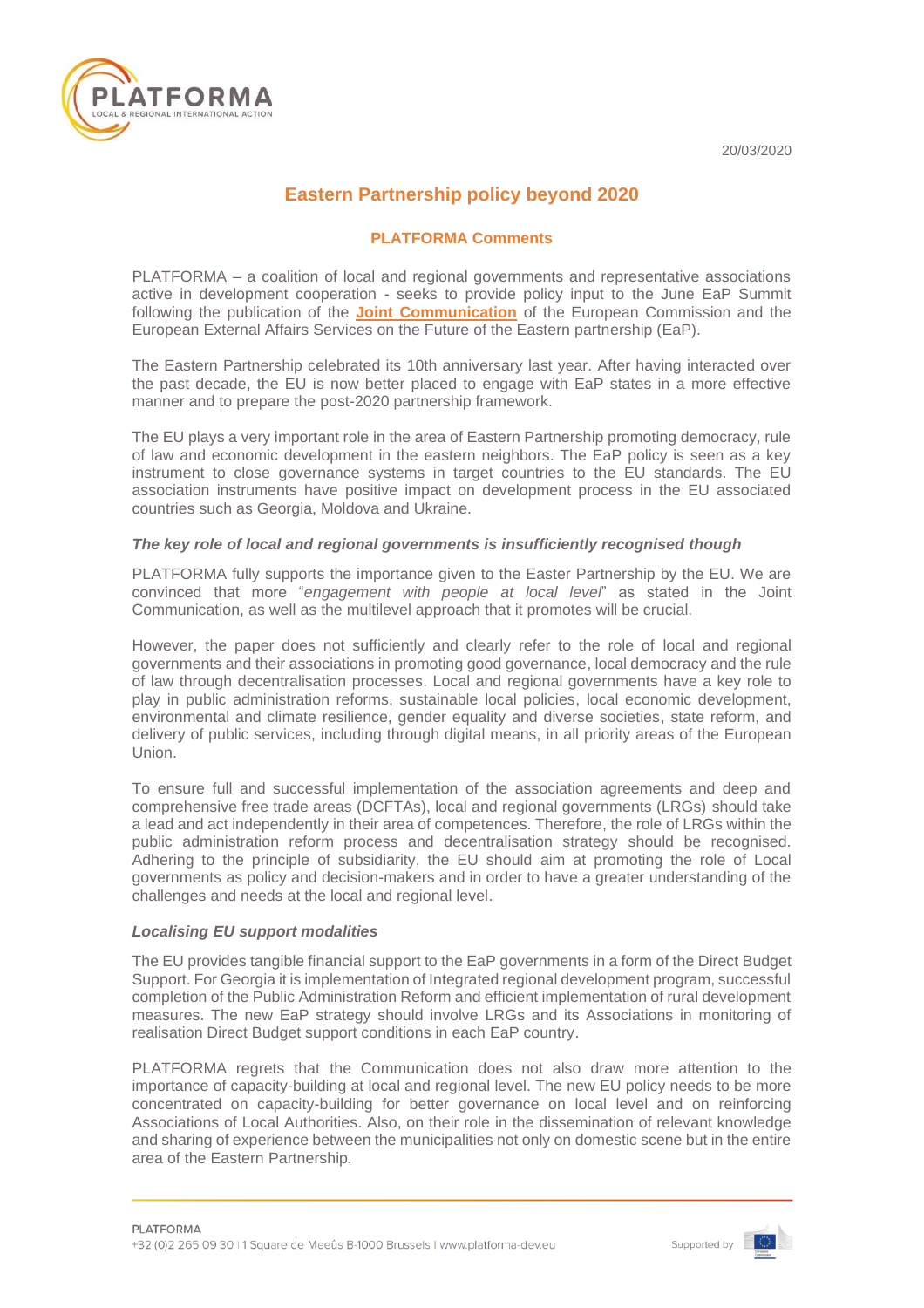

For instance, since 2006, the Council of European municipalities and Regions (CEMR) has developed a [European charter](https://charter-equality.eu/the-charter/la-presidence-en.html) (with 38 signatories in EaP) for gender equality in local life. For two years now, PLATFORMA supports the roll out of this initiative in the EaP Region, with workshops and deep exchanges among peers to ensure the development of action plans by municipalities, in Georgia, Moldova and Ukraine especially. Also, the Covenant of Mayors is one of the flagship initiatives that demonstrates the commitment of local and regional governments for local climate and energy actions.

### *Decentralised cooperation is an asset for EU policy in the EaP*

European local and regional governments are also ready to accompany the European Union and their peers in partner countries (check for example at [NALAG advocacy policy\)](https://platforma-dev.eu/lets-look-advocacy-strategy-georgian-association-local-authorities/). Local and regional governments insist on the important role of decentralised cooperation to accompany the reforms in the EaP countries, notably in the promotion of a balanced territorial development, with access to finance in capital cities as well as in rural areas, in shaping inclusive and fair economy, including using the European Commission's methodology for smart specialisation. Delivering the Green Deal beyond European borders implies a collaboration on the management of waste, water and land, but also on energy efficiency of building and green transport solutions, for instance.

Decentralised cooperation is a key tool for EaP municipalities and regions to benefit from the experience and expertise in all these sectors of EU peers, which belong to the mandate of local and regional governments, and it should be highlighted as such in the Communication. Likewise, cross-border cooperation should be further supported as essential element for further development.

#### *COVID-19 coronavirus pandemic and its impact on local level – a new priority*

When it comes to resilience, the local governments are the ones who are often the first to feel the strongest impact of conflicts, disasters and crises. They are under pressure to provide first response before a strategy can even be formulated at central level. The ongoing COVID-19 virus global pandemic has had immediate impact on municipalities and regions, affecting people in their daily life, distressing healthcare infrastructures, schools and universities, transport and mobility, housing, companies and businesses. Without any doubt, as the level of government closest to the citizens, local and regional governments are at the forefront of this crisis management on the ground.

Therefore, the EU would have a key role in assisting local governments in EaP countries to overcome post COVID economic difficulties, in the emergency and recovery phases.